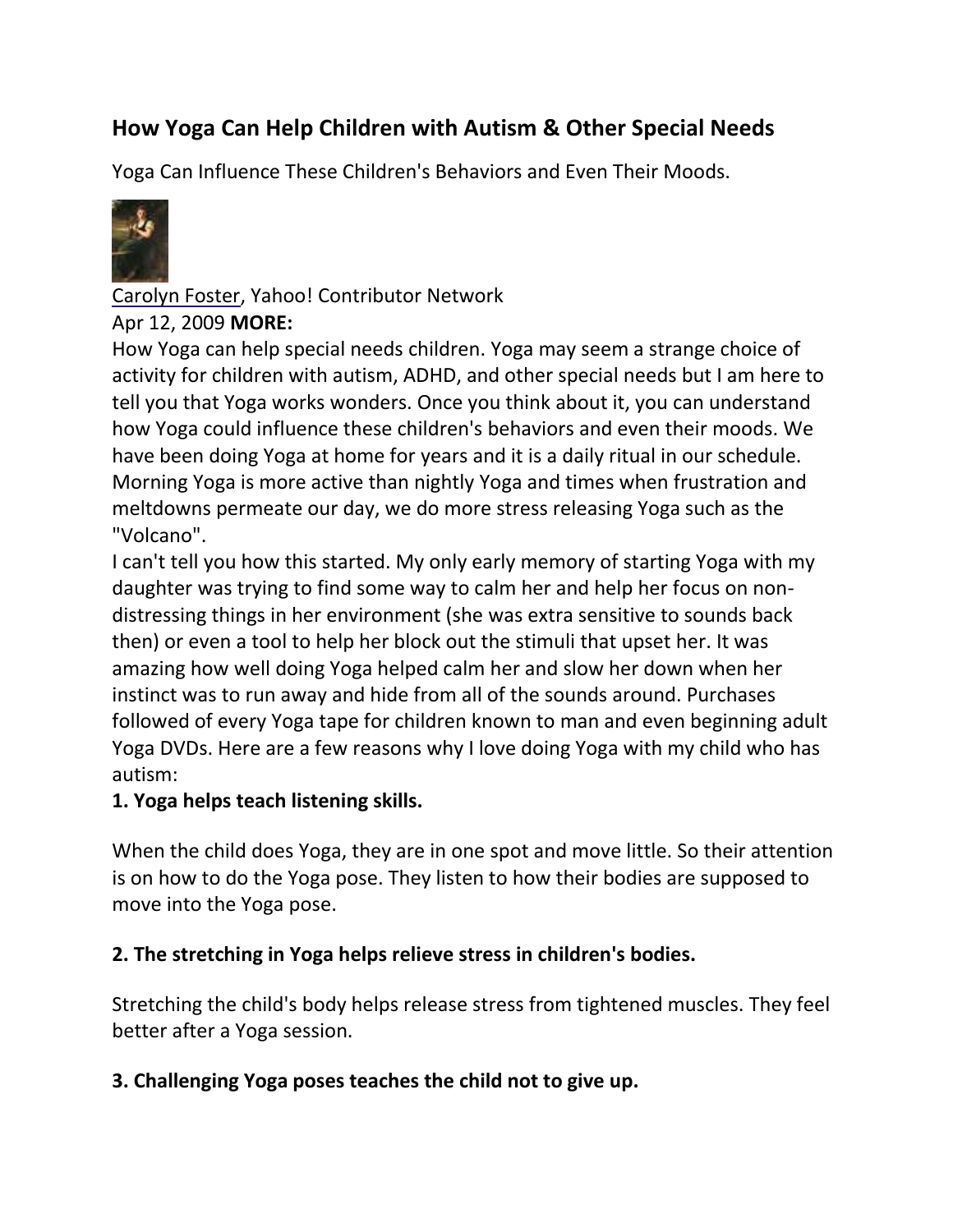The child learns perseverance in the face of defeat. Their bodies may not do a pose in Yoga perfectly but will if they practice it.

# **4. Deep breathing in and out in Yoga also helps children relax and relieves stress.**

Don't forget the deep breathing when practicing Yoga with children. This will help them calm down and could teach them to calm themselves in tense situations outside of doing Yoga. If a child is amped up, Yoga's deep breathing can help them relax.

## **5. Yoga can slow overactive children down.**

Yoga can't be done without a still body and slow movements. Children quickly learn this and start slowing their bodies down when it is time for Yoga. This can help them do the same during other times as well.

## **6. Concentration is improved with Yoga for children.**

Children have to concentrate to get the Yoga movements right. This will work on their concentration difficulties and increase learning.

## **7. Children who are easily agitated can benefit from Yoga.**

Many Yoga poses are good tools for releasing frustration, anger, and agitation in children. Combined with the deep breathing, children will acquire new tools to use in their daily life to work on calming themselves down.

## **8. Aggressive children learn Yoga poses and deep breathing to help them stop being overly aggressive.**

This is one of the greatest aspects of doing Yoga with children. They can learn tools to prevent them from being overly aggressive when angry. Doing a specific Yoga pose or two can help children calm down and not hurt anyone when they are angry. These Yoga poses will be dependent on the specific child. My child knows what Yoga poses are best for her when she is getting angry and will stop to do them.

## **9. Doing Yoga with your child is a fantastic family activity for togetherness.**